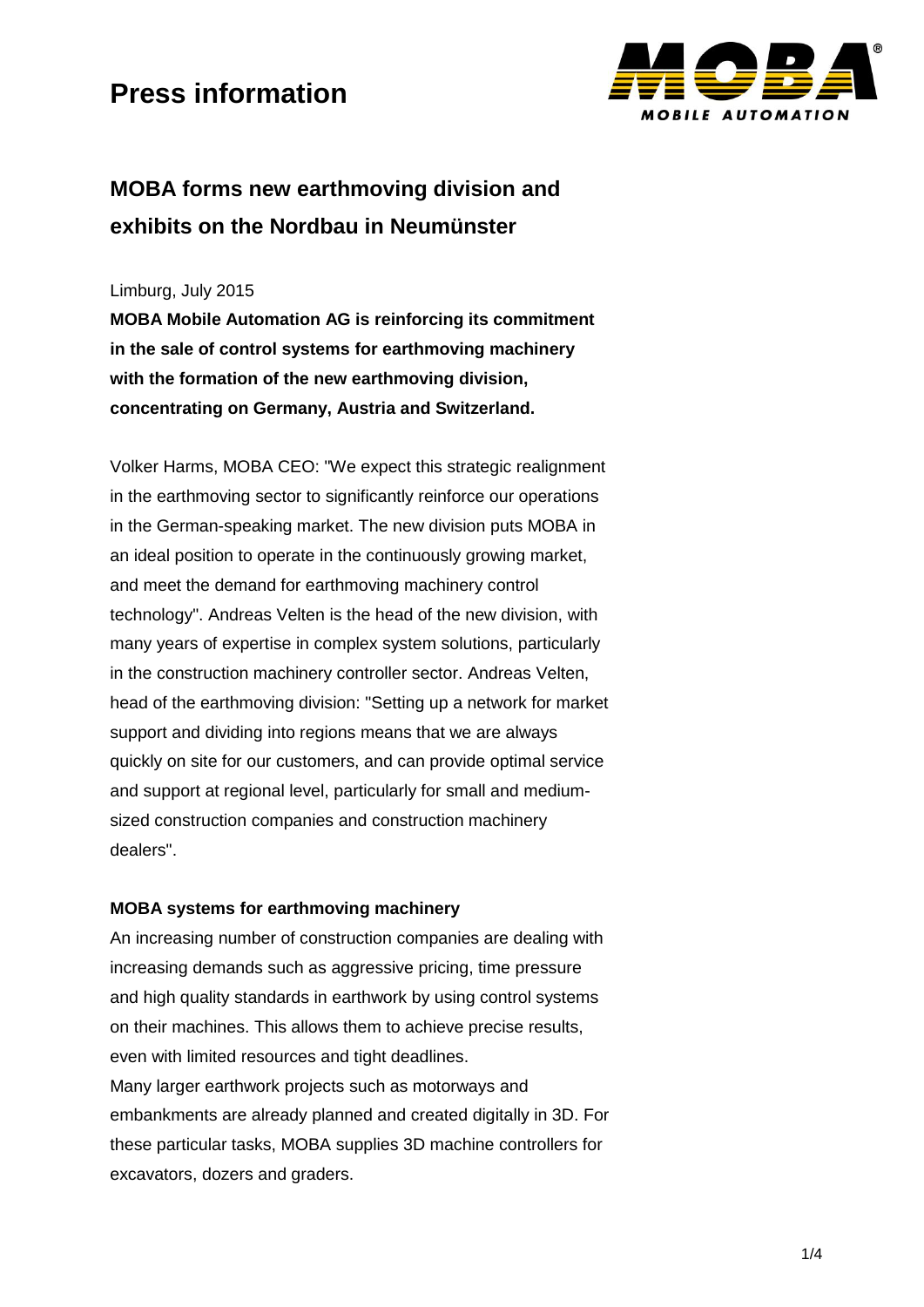

Other construction measures, particularly projects such as supply shafts, channel construction and foundation construction, are not planned in 3D. However, in this case, the results can be improved significantly using 2D machine controllers, and the use of the machinery can be made more efficient. MOBA supplies suitable solutions for this with 2D control systems for excavators, dozers and graders.

MOBA systems are specifically designed for use under harsh environmental conditions, and are characterised by their robust, compact and stable design. During deployment, the control systems are easy to operate, have a wide range of functionality and operate with precision and reliability. Another advantage of MOBA systems is the support that is provided, which is available directly on-site or in the form of remote maintenance, and provides quick and straightforward assistance if questions or problems arise.

### **MOBA exhibits at Nordbau in Neumünster**

From September 9th to September 13th, MOBA shows the Xsite excavator systems, the 2D and 3D machine control systems for graders and dozers as well as the new wheel loader weighing system at Nordbau in Neumünster in hall 6, booth 6113.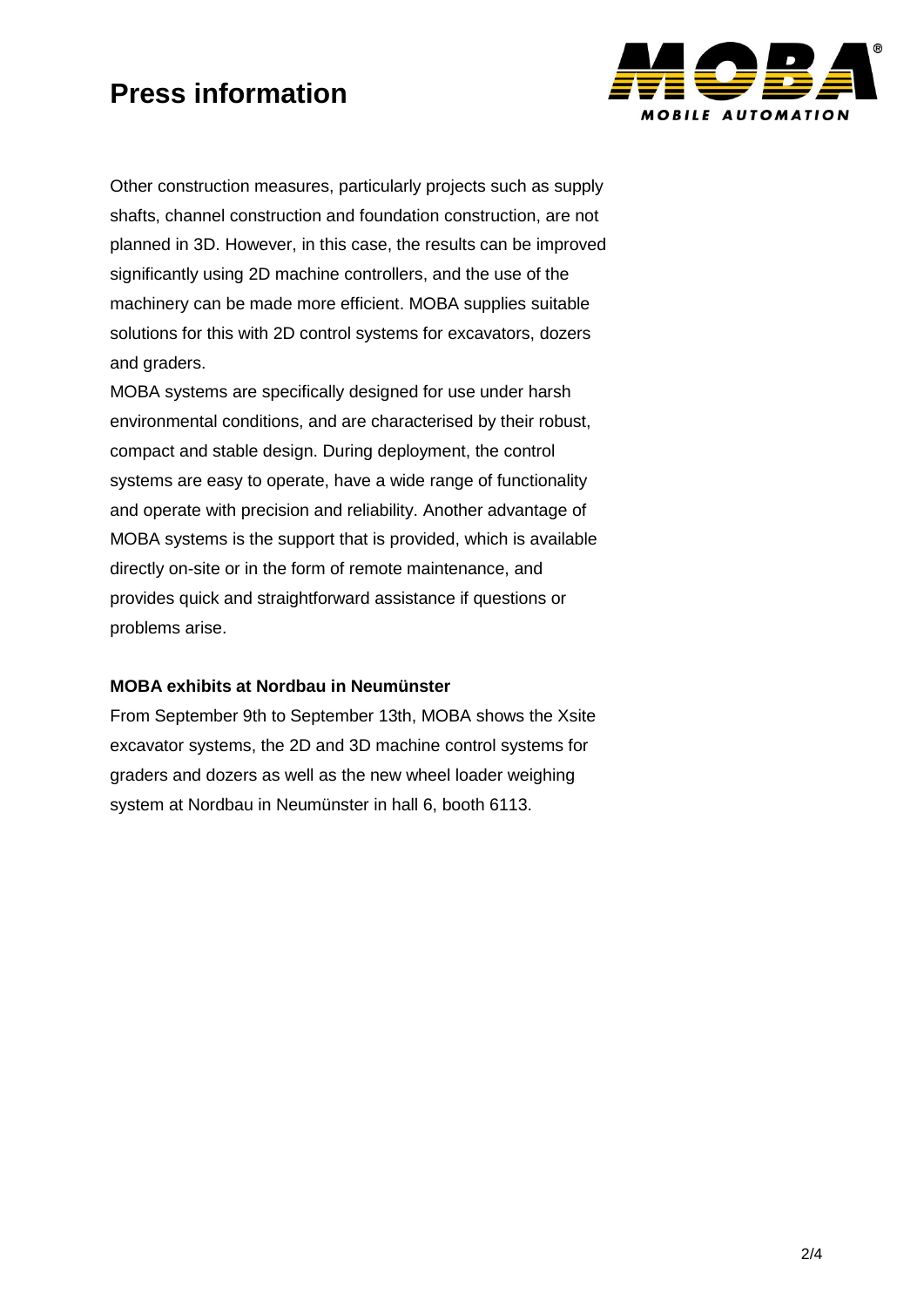

### **About MOBA**

With more than 40 years of experience in the development and manufacture of measurement and control technology, identification and weighing systems for construction machines and waste disposal vehicles, MOBA is a globally recognised expert in the field of mobile automation. MOBA is one of the leading system specialists and OEM partners in the industry. With headquarters in Limburg, branch offices in Dresden, Langenlonsheim and Merenberg, eleven subsidiaries and equity stakes in local enterprises, and an extensive international dealer network, MOBA has a presence in all important growth markets. Company sales grew over the past decade from 26 million euros in 2004 to more than 54 million euros in 2014; the number of employees increased in this period from 210 to 482.



MOBA Mobile Automation AG introduces the team for the new Business Unit Earthmoving (from left to right): Andreas Hammann, Markus Steinebach, Andreas Held, Volker Kuch, Andreas Velten (Director BU Earthmoving), Marcus Baksmeier.

Photo: MOBA